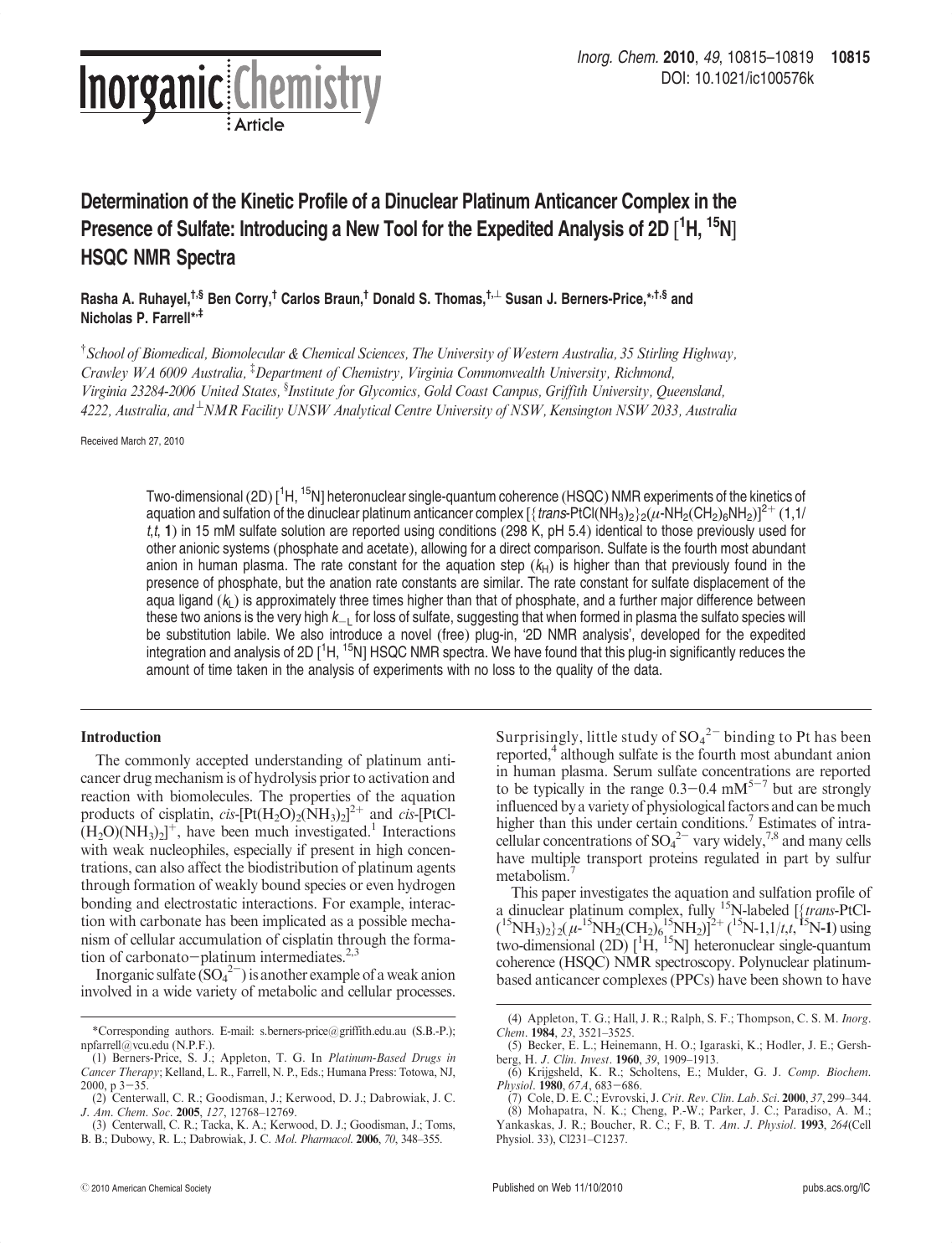

Figure 1. Polynuclear platinum complexes  $-1,1/t, t(1), 1,0,1/t, t, t$  and  $1,1/c, c$ . Also shown is the basic repeat unit for the oligosaccaride and heparan sulfate and a general structure for a phospholipid.

distinctly different DNA binding modes compared to cisplatin and its analogs carboplatin and oxaliplatin. $9-12$  The dramatic shift in structure from that of the fundamental mononuclear platinum class provides approaches to overcome inherent and acquired resistance associated with the currently used clinical agents. The dinuclear complex  $1,1/t,t$ , (1) and the trinuclear complex,  $[\{trans-PtCl(NH_3)_2\}_2(\mu\text{-}trans-Pt(NH_3)_2(NH_2\text{-}U)]$  $(CH_2)_{6}NH_2|_{2})$ <sup>4+</sup>  $(1,0,1/t,t,t)$  are archetypal examples of PPCs and have *trans* geometry about the terminal  ${PtN_3X}$  moieties. The dinuclear complex  $[\{cis-PtCl(NH_3)_2\} _2(\mu$ -H<sub>2</sub>N(CH<sub>2</sub>)<sub>6</sub>NH<sub>2</sub>)]  $(1,1/c,c)$  is representative of the *cis* geometry (see Figure 1). The trinuclear complex  $1,0,1/t,t,t$  has recently undergone both phase  $I^{13}$  and  $\Pi^{14,15}$  clinical trials and has been shown to be cytotoxic at concentrations that are 20-fold lower than that of cisplatin. This increased potency has been attributed to its unique DNA binding profile in comparison to mononuclear agents.16

We have previously used  $[$ <sup>1</sup>H, <sup>15</sup>N] NMR spectroscopy to study the interactions of <sup>15</sup>N-labeled  $1,1/t,t$ ,  $1,0,1/t,t,t$ , and  $1,1/c,c$  with the physiologically relevant anions phosphate and acetate.17 To allow for a direct comparison with the results of the experiments with these anions, the current study of the reaction of 15N-1 with sulfate was carried out under identical conditions. Reported herein are the forward and reverse rate and equilibrium constants for both the aquation

- Zucchetti, M.; Vigano, L.; Gatti, A.; Minoia, C.; Liati, P.; Van den Bosch, S.; Bernareggi, A.; Camboni, G.; Marsoni, S. Ann. Oncol. 2000, 11, 977- 983.
- (14) Jodrell, D. I.; Evans, T. R. J.; Steward, W.; Cameron, D.; Prendiville, J.; Aschele, C.; Noberasco, C.; Lind, M.; Carmichael, J.; Dobbs, N.; Camboni, G.; Gatti, B.; De Braud, F. Eur. J. Cancer 2004, 40, 1872–1877.

(15) Hensing, T. A.; Hanna, N. H.; Gillenwater, H. H.; Camboni, M. G.; Allievi, C.; Socinski, M. A. Anti-Cancer Drugs 2006, 17, 697–704.

(16) Farrell, N. Met. Ions Biol. Syst. 2004, 42, 251–296.

and the sulfation of  $15N-1$  in 15 mM sodium sulfate solution, at pH 5.4 and 298 K.

Two-dimensional  $[$ <sup>1</sup>H, <sup>15</sup>N] HSQC NMR spectroscopy is used routinely to study  $^{15}$ N-labeled platinum am(m)ine complexes allowing for all (relevant) species formed in solution over the course of a reaction to be monitored (see for example refs 2 and 18-22). While this technique has allowed the finer details of the behavior of these complexes in solution to be elucidated, it involves individual analysis of the 2D  $[^1H, ^15N]$ HSQC NMR spectra acquired and can be time consuming. A further novel aspect of this work is the development of a plugin, '2D NMR analysis' for the expedited integration and the analysis of 2D NMR data of this type, which significantly reduces the time taken in the analysis of these experiments with no affect on the quality of the results.

## Experimental Section

**Chemicals.** The <sup>15</sup>N-labeled dinuclear complex  $\frac{1}{4}$  trans-PtCl- $({}^{15}NH_3)_2$ }<sub>2</sub>-( $\mu$ - $^{15}NH_2(CH_2)_6$ <sup>15</sup>NH<sub>2</sub>)]<sup>2+</sup> ( $^{15}N$ -1,1/t,t or  $^{15}N$ -1) was prepared using published procedures<sup>23</sup> and was a gift from Dr. Eva Montero.

Aquation Experiment. A freshly prepared solution of  $^{15}N-1$  $(0.30$  mg,  $0.39$  mmol) dissolved in Na<sub>2</sub>SO<sub>4</sub> solution (40  $\mu$ L, 15 mM) was added to an NMR tube containing  $\text{Na}_2\text{SO}_4$  (60  $\mu\text{L}$ , 0.1 M), 1,4-dioxane (10 μL, 10 mM), D<sub>2</sub>O (20 μL), and H<sub>2</sub>O (310 μL), giving an initial concentration of  $\overline{0.89}$  mM  $\overline{^{15}}$ N-1 in 15 mM sodium sulfate in 5%  $D_2O/95% H_2O$ . The sample was immediately placed in the spectrometer, and a series of  $2D$  [<sup>1</sup>H, <sup>15</sup>N] HSQC NMR spectra recorded at 298 K until equilibrium conditions were obtained. The pH of the solution was 5.4.

pH Measurements. The pH of the solution was measured using a Shindengen ISFET (semiconductor) pH meter (pH Boy-KS723 (SU-26F)). To avoid leaching of chloride into the sample, a  $10 \mu L$ 

<sup>(9)</sup> Cox, J. W.; Berners-Price, S. J.; Davies, M. S.; Qu, Y.; Farrell, N. J. Am. Chem. Soc. 2001, 123, 1316–1326.

<sup>(10)</sup> Hegmans, A.; Berners-Price, S. J.; Davies, M. S.; Thomas, D. S.; Humphreys, A. S.; Farrell, N. J. Am. Chem. Soc. 2004, 126, 2166–2180.

<sup>(11)</sup> Kasparkova, J.; Zehnulova, J.; Farrell, N.; Brabec, V. J. Biol. Chem. 2002, 277, 48076–48086.

<sup>(12)</sup> Ruhayel, R. A.; Moniodis, J. J.; Yang, X.; Kasparkova, J.; Brabec, V.; Berners-Price, S. J.; Farrell, N. P. Chem.--Eur. J. 2009, 15, 9365-9374. (13) Sessa, C.; Capri, G.; Gianni, L.; Peccatori, F.; Grasselli, G.; Bauer, J.;

<sup>(17)</sup> Zhang, J.; Thomas, D. S.; Davies, M. S.; Berners-Price, S. J.; Farrell, N. J. Biol. Inorg. Chem. 2005, 10, 652–666.

<sup>(18)</sup> Berners-Price, S. J.; Ronconi, L.; Sadler, P. J. Prog. Nucl. Magn. Reson. Spectrosc. 2006, 49, 65–98.

<sup>(19)</sup> Guo, Z.; Chen, Y.; Zang, E.; Sadler, P. J. Dalton Trans. 1997, 4107-4112. (20) Gibson, D.; Kasherman, Y.; Kowarski, D.; Freikman, I. J. Biol. Inorg. Chem. 2006, 11, 179–188.

<sup>(21)</sup> Alvheim, C.; Frøystein, N. A.; Vinje, J.; Intini, F. P.; Natile, G.; Liu,

Y.; Huang, R.; Sletten, E. *Inorg. Chim. Acta* 2009, 362, 907–914.<br>(22) Di Pasqua, A. J.; Centerwall, C. R.; Kerwood, D. J.; Dabrowiak, J. C. Inorg. Chem. 2009, 48, 1192–1197.

<sup>(23)</sup> Davies, M. S.; Cox, J. W.; Berners-Price, S. J.; Barklage, W.; Qu, Y.; Farrell, N. Inorg. Chem. 2000, 39, 1710–1715.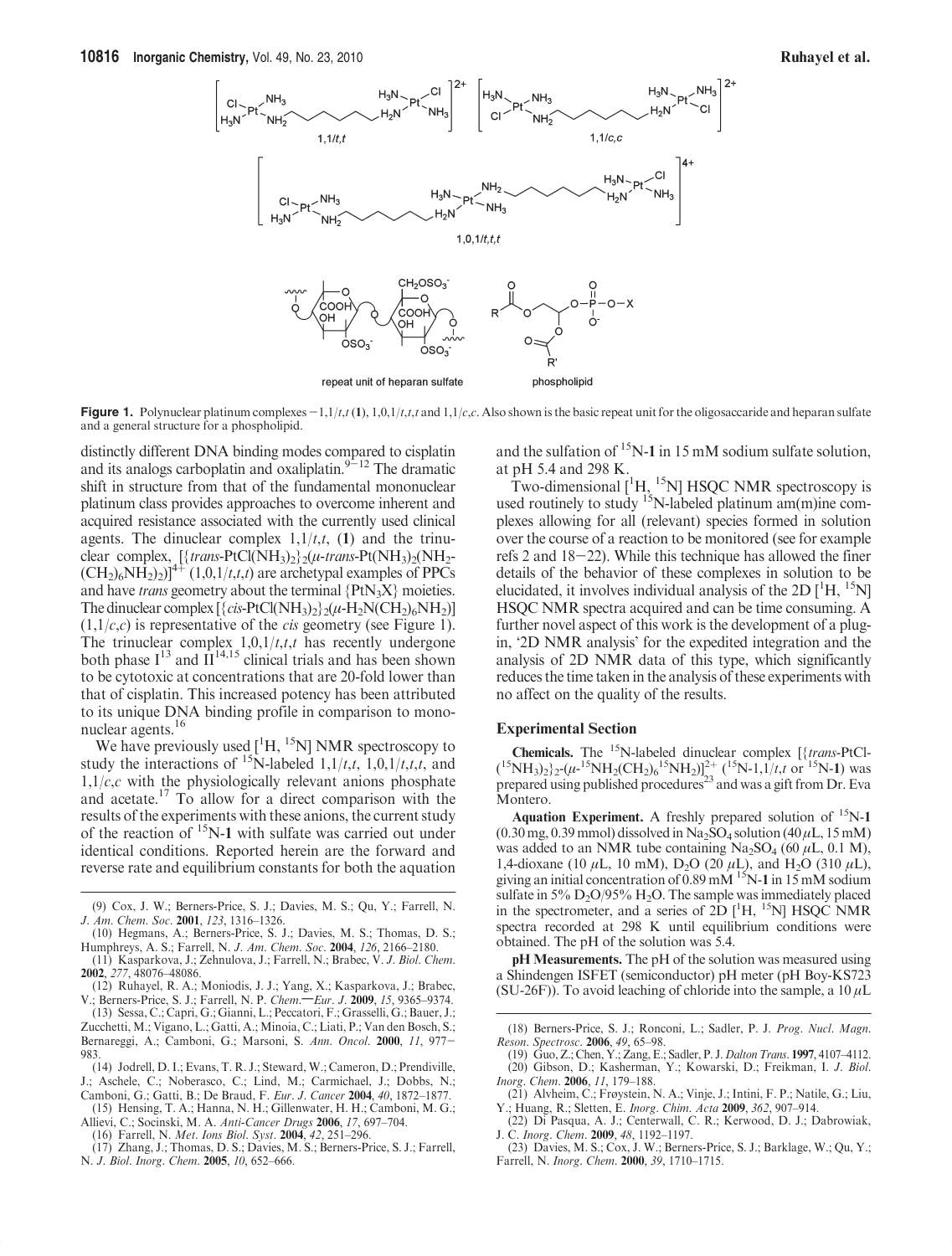

**Figure 2.** Two-dimensional  $\left[\begin{array}{c} H, 15N \end{array}\right] HSOC NMR$  spectra of  $15N$ -labeled 1 in 15 mM sulfate (95%  $H_2O/5\%$  D<sub>2</sub>O) at pH 5.4 and 298 K at the start of the treation (0.3 h) and at equilibrium (40.3 h). The resona reaction (0.3 h) and at equilibrium (40.3 h). The resonances are assigned to the Pt-<sup>15</sup>NH<sub>2</sub> and Pt<sup>-15</sup>NH<sub>3</sub> groups of the Pt-Cl (I), Pt-OH<sub>2</sub> (II), and Pt-SO<sub>4</sub> (III) species and correspond to the mononuclear derivative of  $1,1/t,t$ , [trans-Pt(NH<sub>3)2</sub>(NH<sub>2</sub>(CH<sub>2)6</sub>NH<sub>2</sub>)Y]<sup> $\hat{n}$ +, where Y represents any other ligand (see</sup> Scheme 1). Peak assignments are shown in Table 1. Peaks labeled 'i' are assigned to  $^{15}N$  impurities from the synthesis of  $^{15}N-1$ ; their presence does not compromise these experiments, as discussed in detail elsewhere.<sup>2</sup>

aliquot of the solution was placed on the electrode and was not returned to the sample. The pH meter was calibrated using pH 4.0 and 6.9 buffer solutions. Adjustments in pH were made using 0.1 and 0.01 M solutions of  $H_2SO_4$  and NaOH.

NMR Spectroscopy. The NMR spectra were recorded on a Bruker AVANCE 600 MHz spectrometer (<sup>1</sup>H, 599.92 MHz; <sup>15</sup>N, 60.79 MHz). The <sup>1</sup> H spectra were internally referenced to 1,4 dioxane ( $\delta$  = 3.767 ppm), and the <sup>15</sup>N chemical shifts were externally referenced to <sup>15</sup>NH<sub>4</sub>Cl (1.0 M in 1.0 M HCl in 95% H<sub>2</sub>O/5% D<sub>2</sub>O) at  $\delta(^{15}N)$  = 0.0 ppm. The <sup>1</sup>H NMR spectra were acquired with water suppression using the WATERGATE pulse sequence.<sup>24</sup> The 2D  $[$ <sup>1</sup>H, <sup>15</sup>N] HSQC NMR spectra (decoupled by irradiation with the GARP-1 sequence during acquisition) optimized for  ${}^{1}J(^{15}N, {}^{1}H)$  = 72 Hz were recorded using the standard Bruker phase sensitive HSQC pulse sequence.<sup>25</sup> One-dimensional <sup>1</sup>H spectra were recorded with 32 transients, a spectral width of 12 kHz, and a relaxation delay of 1.5 s. For the  $2D[^1\dot{H}, ^{15}N]$  HSQC NMR spectra, 8 transients were collected for 128 increments of  $t_1$  with an acquisiton time 0.152 s and spectral widths of 2 kHz in  $f_2$  (<sup>1</sup>H) and 1.8 kHz in  $f_1$  (<sup>15</sup>N). The spectra were processed using Gaussian weighting functions in both dimensions.

Data Analysis. The concentrations of species present during the reaction were calculated from the relative volumes of the crosspeaks in the 2D  $[$ <sup>1</sup>H, <sup>15</sup>N] HSQC NMR spectra as described previously.<sup>17</sup> The peak volumes of the Pt $-$ <sup>15</sup>NH<sub>3</sub> groups were measured using the novel plug-in 2D NMR analysis developed for the program ImageJ (available free online at http://rsbweb.nih.gov/ij), allowing for the rapid integration of multiple 2D  $[^1H, ^15N]$  HSQC spectra. The standard Bruker software XWINNMR was also used for comparative purposes using previously described methods (see Figure S3, Supporting Information).<sup>17</sup> ImageJ, a program developed for the analysis of microscopy data, is able to read in single 2D and 3D NMR spectra acquired on Bruker instruments via a plug-in (BrukerOpener.jar),<sup>26</sup> developed by Bertram Manz. Using the 2D NMR analysis plug-in, multiple spectra (as 2rr files) are read-in, and a stack of these files created. Regions of interest (ROI) specified by the user in each image in the stack are integrated. Intensity values for 2D crosspeaks are calculated by summing the intensities of each pixel in the ROI (see Supporting Information, Figures S1 and S2). Relative concentrations are then calculated by normalizing peak volumes which are converted into concentrations of the individual species for kinetic analysis.<sup>1</sup>

Kinetic Model. The reaction profile and the model used in the kinetic analysis are shown in Scheme 1. The model treats 1 and its derived  $[trans-Pt(NH<sub>3</sub>)<sub>2</sub>(NH<sub>2</sub>(CH<sub>2</sub>)<sub>6</sub>NH<sub>2</sub>)<sub>Y</sub>]<sup>n+</sup>$  species as mononuclear units.<sup>17</sup> In this model, the total volume for each



crosspeak accounts for the total concentration of the  $Pt-Cl$  (I),  $Pt-OH<sub>2</sub>(II)$ , and  $Pt-SO<sub>4</sub>(III)$  species. The concentrations of the species of interest were then subject to kinetic analysis in the program Scientist (version 3.0) using the Euler fitting method to determine the forward and reverse rate constants for the aquation and sulfation of 1. The aquation and sulfation steps were both assumed to be reversible. The errors reported represent 1 stan-

dard deviation (SD). The model to which the data were fit in Scientist is available in Supporting Information (Model S1).

#### Results and Discussion

Aquation of 1 in Sulfate Medium. The  $2D[^1H,{}^{15}N]$  HSQC NMR spectra of 1 at 298 K in 15 mM sodium sulfate solution (pH 5.4) recorded 0.3 h after the start of the reaction and upon attaining equilibrium are shown in Figure 2. These conditions are identical to those used previously for reactions of 1 (1,1/*t,t*), 1,1/*c,c*, and 1,0,1/*t,t,t* in acetate and phosphate  $(15 \text{ mM})$ , thus allowing for direct comparison.<sup>17,27</sup> The <sup>1</sup>H and  $15$ N chemical shifts of the  $15NH_3$  and  $15NH_2$  groups of the different species are listed in Table 1. The <sup>15</sup>N shifts of the  $Pt-NH_3$  groups are less sensitive to changes in the leaving ligand (chloro, aqua, sulfate) than the *trans*- $NH<sub>2</sub>$  group, but the  ${}^{1}H/{}^{15}N$  cross-peaks are well separated from each other in

<sup>(24)</sup> Piotto, M.; Saudek, V.; Sklenar, V. J. Biomol. NMR 1992, 2, 661–665.

<sup>(25)</sup> McCoy, M. A.; Mueller, L. J. Magn. Reson., Ser. A 1993, 101, 122–130. (26) Bruker NMR Files; National Institutes of Health (NIH): Bethesda, MD; available online at http://rsbweb.nih.gov/ij/plugins/bruker.html.

<sup>(27)</sup> Davies, M. S.; Thomas, D. S.; Hegmans, A.; Berners-Price, S. J.; Farrell, N. Inorg. Chem. 2002, 41, 1101–1109.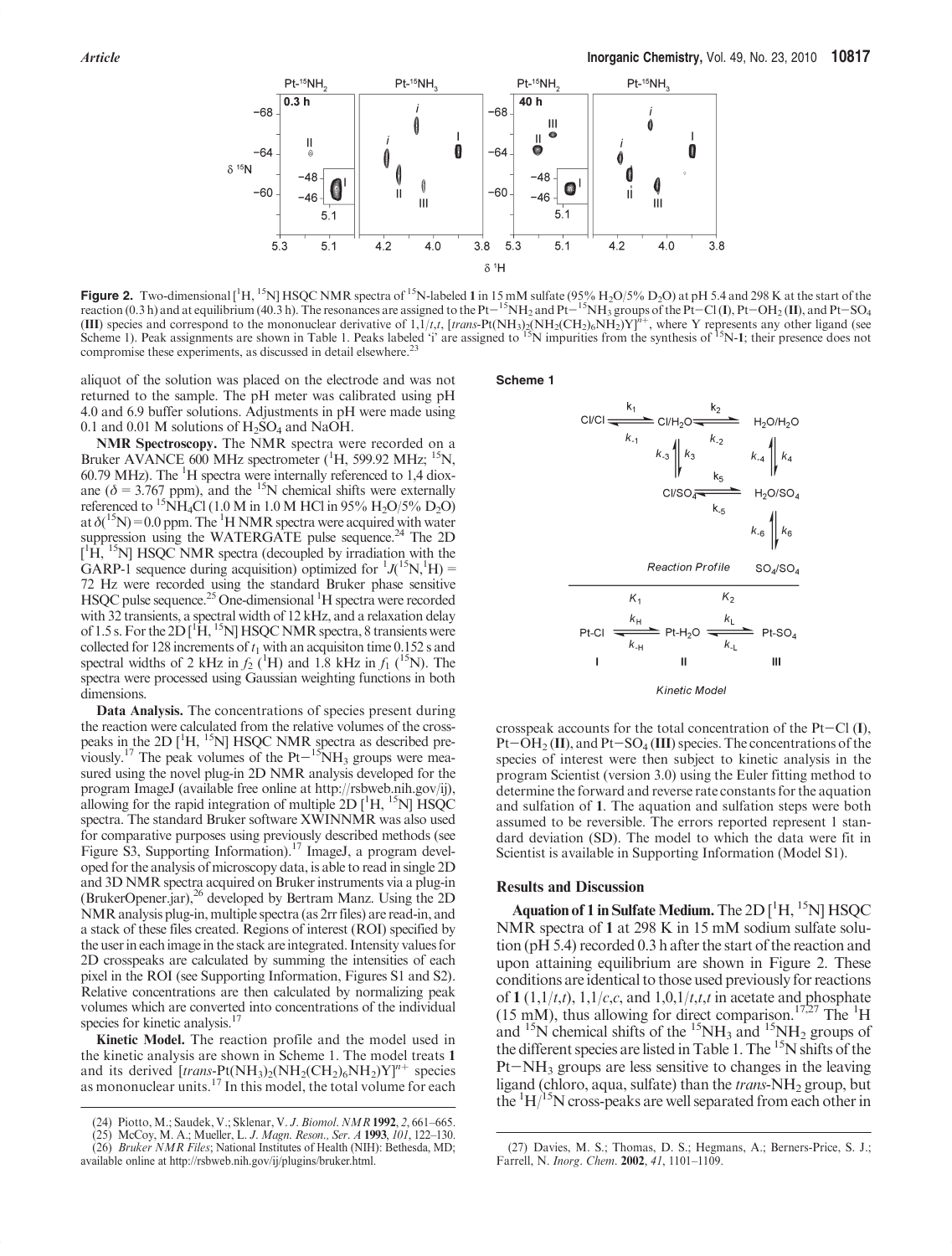the <sup>1</sup>H dimension and are more accurately measured than the broader NH<sub>2</sub> peaks, which lie close to the  ${}^{1}H_{2}O$  resonance.

The  ${}^{1}$ H/ ${}^{15}$ N crosspeaks at  $\delta$  3.89/–64.5 (NH<sub>3</sub>) and 5.05/– 47.0 ppm  $(NH<sub>2</sub>)$  correspond to the parent dichloro species (Pt-Cl, I), with less intense crosspeaks at  $\delta$  4.12/-62.3 (NH<sub>3</sub>) and  $5.12/-63.8$  ppm (NH<sub>2</sub>) attributable to the aquated species ( $Pt$ – $OH_2$ , II). The latter crosspeaks shift slightly (to  $\delta$  4.15/-62.1 and 5.20/-64.5 ppm) as the reaction proceeds, indicative of a slight drop in pH.23 Two additional peaks at  $\delta$  4.04/-60.8 (NH<sub>3</sub>) and 5.14/-65.9 ppm (NH<sub>2</sub>) become visible as the reaction proceeds and are assigned to the sulfato species ( $Pt-SO<sub>4</sub>$ , III).

Kinetic Analysis. The kinetic profile of the aquation of 1 in sulfate is shown in Figure 3, and the rate and equilibrium constants are summarized in Table 2. The system reaches equilibrium after 12 h (Figure 3), and while the profile resembles that observed for the analogous reaction of 1 in phosphate, $17$  there are significant differences. The forward rate constant  $(k_H)$  is ~1.5-2.1 times higher than that calculated for 1 in both phosphate and acetate<sup>17</sup>

**Table 1.** <sup>1</sup>H and <sup>15</sup>N Chemical Shifts for the Pt-<sup>15</sup>NH<sub>3</sub> and Pt-<sup>15</sup>NH<sub>2</sub> Groups for the Species Observed during the Aquation of  $1^a$ for the Species Observed during the Aquation of  $1<sup>a</sup>$ 

| $1,1/t$ , t species                  |              | $^{15}NH3$     | $^{15}NH2$   |                 |
|--------------------------------------|--------------|----------------|--------------|-----------------|
|                                      | $\delta^1$ H | $\delta^{15}N$ | $\delta^1$ H | $\delta^{15}$ N |
| I (Cl/Y)                             | 3.89         | $-64.5$        | 5.05         | $-47.0$         |
| $\mathbf{II}$ (OH(H)/Y) <sup>b</sup> | 4.12         | $-62.3$        | 5.12         | $-63.8$         |
| <b>III</b> $(SO_4/Y)$                | 4.04         | $-60.9$        | 5.14         | $-65.9$         |
| <b>III</b> $(OAc/Y)^c$               | 3.95         | $-63.7$        | 4.95         | $-61.8$         |
| <b>III</b> $(PO_4/Y)^c$              | 3.98         | $-61.1$        | 4.94         | $-63.9$         |

 $a$  In the presence of sulfate, acetate, and phosphate at pH 5.4 and 298 K. The <sup>1</sup>H referenced internally to 1,4-dioxane at  $\delta$  3.767, and <sup>15</sup>N referenced externally to <sup>15</sup>NH<sub>4</sub>Cl. Roman numerals represent the mononuclear species [trans-Pt(NH<sub>3)2</sub>(NH<sub>2</sub>(CH<sub>2)6</sub>NH<sub>2</sub>)Y]<sup>n+</sup>, as shown in Scheme 1 in the kinetic model. Y represents any other ligand, Cl,  $H_2O$ ,  $SO_4$ ,  $OAc$ , or  $PO_4$ .  $^b$ The  $^1H$ ,  $^{15}N$  shifts depend on the pH; for titration curves see ref 23.  $^c$  From ref 17 and  $^{15}N$  shifts depend on the pH; for titration curves see ref 23.  $^{c}$  From ref 17 and under identical conditions (pH 5.4 and 298 K).



Figure 3. Plots of the time dependence of species observed for the aquation of 1 in the presence of 15 mM sulfate (95%  $H_2O/5\%$  D<sub>2</sub>O) at pH 5.4 and 298 K, according to the kinetic model as shown in Scheme 1. Concentrations were calculated based on the mononuclear [trans-Pt-  $(NH_3)_2(NH_2(CH_2)_6NH_2)Y^{\prime\prime +}$  species (see text). Key: I is "x"; Cl<sup>-</sup> is open circles (O); **II** is open squares ( $\square$ ); and **III** is open triangles ( $\triangle$ ).

(see Table 2). It is also higher than that of  $1,1/c,c$  in both acetate and phosphate.<sup>17</sup> However, it is comparable to that of 1,0,1/t,t,t in phosphate.<sup>27</sup> The anation rate constant  $(k_{-H})$ for the reformation of chloro species (Pt-OH<sub>2</sub>  $\rightarrow$  Pt-Cl) in sulfate solution is slightly lower than that for phosphate but similar to that calculated for 1 in acetate.<sup>17</sup> The rate constant for sulfate displacement of the aqua ligand,  $k<sub>L</sub>$ , is up to 5 times higher than the analogous rate constants for phosphate and acetate in any of the systems studied previously<sup>17</sup> (see Table 2). Interestingly, however, the aquation of the sulfato ligand,  $k_{-1}$ , is significantly faster; up to 2 orders of magnitude in comparison to displacement of either acetate or phosphate.

The derived equilibrium constants  $pK_1$  and  $pK_2$  are 3.77 and  $-1.6$ , respectively. The p $K_1$  value is almost 0.5 log units lower compared to that of 1 in either acetate or phosphate.<sup>17</sup> It is, however, similar to that of  $1,0,1/t,t,t$  in phosphate buffer<sup>27</sup> (see Table 2). At equilibrium, the majority  $(68.4\%)$  of 1 remains in the chloro form (Pt-Cl, I) while the aquated (Pt-OH<sub>2</sub>, II) and the sulfato species (Pt-SO<sub>4</sub>, III) have much lower equilibrium concentrations, accounting for 20.9 and 10.7% of the total species, respectively. In summary, the dichloro species is favored in all systems, and there is a greater proportion of the aquated species present in the case of 1 in sulfate solution compared to the other systems studied.

Novel Plug-In for the Expedited Integration of 2D [<sup>1</sup>H, <sup>15</sup>N] HSQC NMR Spectra. For studies following the pathways of reactions of platinum am(m)ine anticancer complexes (e.g., aquation reactions or DNA binding) up to 200 sequential  $2D$  [<sup>1</sup>H, <sup>15</sup>N] HSQC spectra are typically recorded. Thus, the analysis of each spectrum can be a timeconsuming process and can also be subject to human error (as ROI cannot be saved using the available software). It was for these reasons that avenues for either partially or wholly automating the process were explored. Herein, we used the aquation of 1 in the presence in sulfate as a case study for our novel plug-in, 2D NMR analysis, for use in the program ImageJ. This option allows observation of even the most subtle of changes that are otherwise unnoticed when simply looking at individual spectra. Figure S3 in the Supporting Information compares the data from the two processing procedures, confirming the reliability of the plug-in. ImageJ is a freeware program with all the source code available free online. It also runs on Java and can be used on Windows, Linux or Mac OS/OS X operating systems.

### **Conclusions**

The novel (free) plug-in, two-dimensional (2D) NMR analysis , introduced here is an exciting development for studies following the pathways of reactions of platinum am(m)ine anticancer complexes. It significantly reduces the time taken to

**Table 2.** Rate and Equilibrium Constants for the Aquation and Ligation of  $1,1/t,t$ ,  $1^7$ ,  $1,0,1/t,t,t$ ,  $2^7$  and  $1,1/c$ ,  $c^{17}$  in 15 mM Sulfate, Acetate, and Phosphate<sup>a</sup>

| compound                                                             | anion $(L)$                  | $k_{\rm H} (10^{-5} \text{ s}^{-1})$ | $k_{-H}(\text{M}^{-1} \text{ s}^{-1})$ | $k_{\rm L}$ (M <sup>-1</sup> s <sup>-1</sup> ) | $k_{-1}$ $(10^{-5}$ s <sup>-1</sup> ) | $pK_1$          | $pK_2$           |
|----------------------------------------------------------------------|------------------------------|--------------------------------------|----------------------------------------|------------------------------------------------|---------------------------------------|-----------------|------------------|
| $SO_4^{2-}$<br>PO <sub>4</sub> <sup>3-</sup><br>1, 1/t, t<br>$OAc^-$ |                              | $3.85 \pm 0.05$                      | $0.229 \pm 0.04$                       | $0.025 \pm 0.004$                              | $70 \pm 10$                           | $3.77 \pm 0.01$ | $-1.6 \pm 0.1$   |
|                                                                      |                              | $2.49 \pm 0.04$                      | $0.40 \pm 0.01$                        | $0.0086 \pm 0.0002$                            | $3.9 \pm 0.1$                         | $4.21 \pm 0.02$ | $-2.34 \pm 0.02$ |
|                                                                      |                              | $1.83 \pm 0.03$                      | $0.262 + 0.009$                        | $0.0086 \pm 0.0001$                            | $0.56 \pm 0.02$                       | $4.16 \pm 0.02$ | $-3.19 \pm 0.02$ |
| $OAc^-$<br>1,1/c,c<br>PO <sub>4</sub> <sup>3</sup>                   |                              | $1.56 \pm 0.02$                      | $0.134 + 0.005$                        | $0.0066 \pm 0.0001$                            | $0.38 \pm 0.01$                       | $3.93 \pm 0.02$ | $-3.24 \pm 0.02$ |
|                                                                      |                              | $2.18 \pm 0.03$                      | $0.145 \pm 0.005$                      | $0.0071 \pm 0.0001$                            | $0.70 \pm 0.02$                       | $3.82 \pm 0.02$ | $-3.01 \pm 0.02$ |
| 1,0,1/t,t,t                                                          | PO <sub>4</sub> <sup>3</sup> | $3.4 \pm 0.1$                        | $0.275 \pm 0.009$                      | $0.0166 \pm 0.0002$                            | $5.4 \pm 0.1$                         | $3.73 \pm 0.02$ | $-2.51 \pm 0.01$ |

<sup>a</sup> According to the kinetic model shown in Scheme 1.